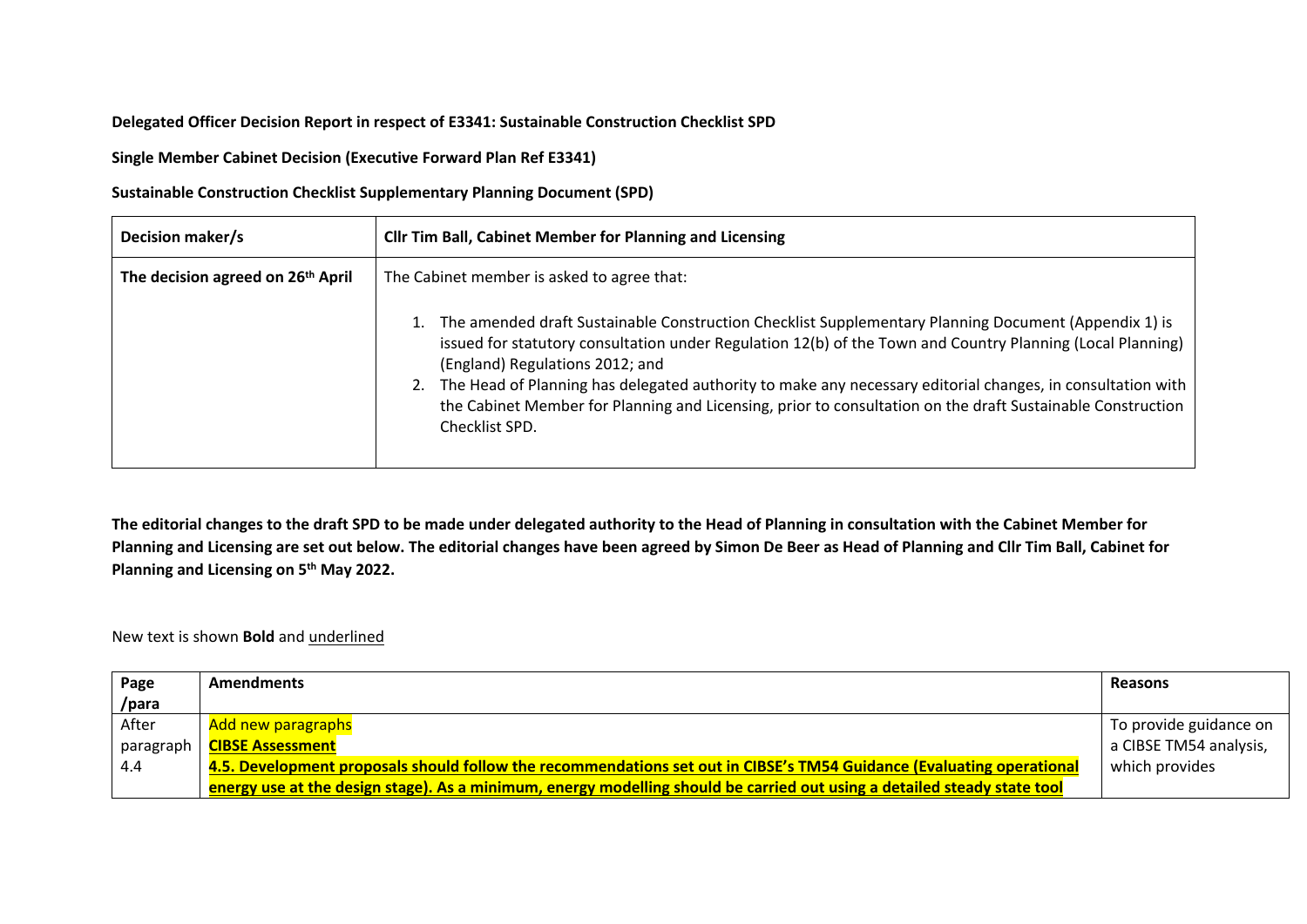|           | behaviours.         | reported in Tables 1.1 and 1.2.<br>energy forecasting estimates for any size of building. | calculation to represent the expected occupancy and uses of the building.                                                                                                                                             | such as PHPP. Any applicant wishing to use other software tools should first seek permission from Bath & North East<br>Somerset Council, setting out how their approach is aligned with CIBSE's TM54 Guidance. The required values should be<br>Note: The compliance outputs of SAP or other Building Regulations Compliance tools alone are not suitable for direct use as<br>4.6. A TM54 analysis provides a more accurate and realistic assessment of a building's energy use in practice, particularly<br>due to the representation of unregulated energy, which usually accounts for around 50% of a building's energy use.<br>4.7. The predicted energy consumption is to be carried out using the CIBSE TM54 methodology, which refines a Part L<br>4.8. Although unregulated energy loads cannot be perfectly predicted, the TM54 methodology calculates these energy uses<br>based on the building's expected use and occupancy. In doing so, the TM54 modelling approach for the design stage of the<br>building has the requirement that all end uses are accounted for, based on realistic predicted building operations and | information on<br>unregulated energy.                                                                                                 |
|-----------|---------------------|-------------------------------------------------------------------------------------------|-----------------------------------------------------------------------------------------------------------------------------------------------------------------------------------------------------------------------|------------------------------------------------------------------------------------------------------------------------------------------------------------------------------------------------------------------------------------------------------------------------------------------------------------------------------------------------------------------------------------------------------------------------------------------------------------------------------------------------------------------------------------------------------------------------------------------------------------------------------------------------------------------------------------------------------------------------------------------------------------------------------------------------------------------------------------------------------------------------------------------------------------------------------------------------------------------------------------------------------------------------------------------------------------------------------------------------------------------------------------------|---------------------------------------------------------------------------------------------------------------------------------------|
| Table 1.1 | <b>Please tick:</b> | To discharge the condition prior to occupation<br>this has been calculated.               | Table 1.1 New build residential properties, policy SCR6<br>Full applications or outline/ reserved matters applications for Appearance<br>$\Box$ The proposal, and the figures in the table, are for a single building | $\Box$ The proposal is for multiple buildings and the table is for site-wide compliance. Table 1.2 has been completed showing how                                                                                                                                                                                                                                                                                                                                                                                                                                                                                                                                                                                                                                                                                                                                                                                                                                                                                                                                                                                                        | To include additional<br>rows/columns for<br>reporting total energy<br>use and space heating<br>determined from the<br>TM54 analysis. |
|           | A                   | <b>Space Heating</b><br>(kWh/m2/annum)                                                    | Policy requirement<br>30kWh/m2/annum                                                                                                                                                                                  | <b>SAP 10.2 values</b><br><b>CIBSE TM54 values</b>                                                                                                                                                                                                                                                                                                                                                                                                                                                                                                                                                                                                                                                                                                                                                                                                                                                                                                                                                                                                                                                                                       |                                                                                                                                       |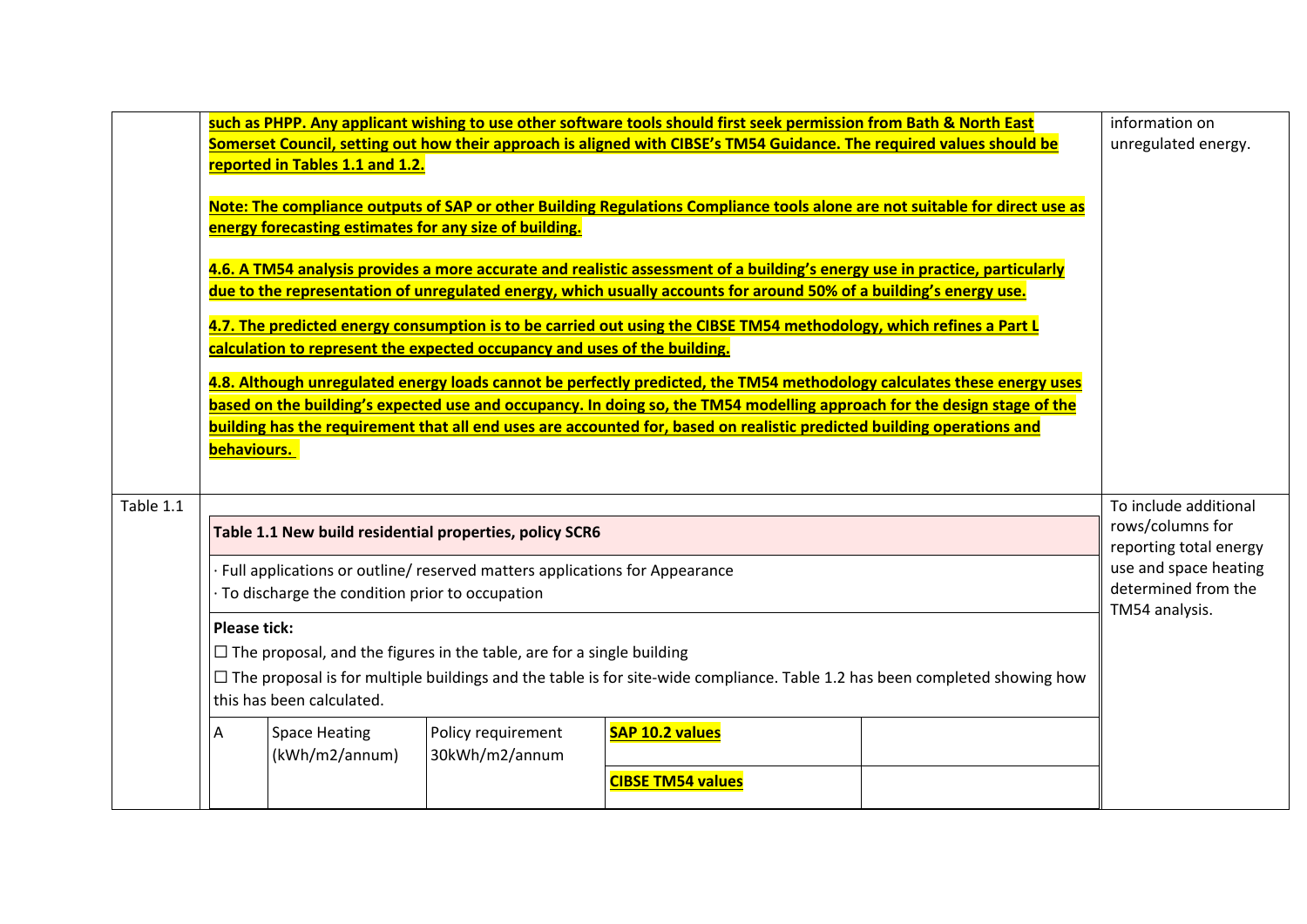|           | B                | <b>Total Energy Use</b><br>(kWh/m2/annum)                                              |                                        | Policy requirement<br>40kWh/m2/annum                                       | unregulated)                                                                                                                                                                                                                                                     | <b>SAP 10.2 values (regulated only)</b><br><b>CIBSE TM54 values (regulated and</b>  |                                          |                                                                                                                   |                |                                                                                                                     |
|-----------|------------------|----------------------------------------------------------------------------------------|----------------------------------------|----------------------------------------------------------------------------|------------------------------------------------------------------------------------------------------------------------------------------------------------------------------------------------------------------------------------------------------------------|-------------------------------------------------------------------------------------|------------------------------------------|-------------------------------------------------------------------------------------------------------------------|----------------|---------------------------------------------------------------------------------------------------------------------|
|           | С                | On-Site Renewable<br><b>Energy Generation</b><br>(kWh/annum)                           |                                        | Policy requirement to<br>match total energy use                            |                                                                                                                                                                                                                                                                  | <b>According to CIBSE TM54 values</b>                                               |                                          |                                                                                                                   |                |                                                                                                                     |
| Table 1.2 | whole site, for: | To discharge the condition prior to occupation<br>dwellings/ commercial/ low rise flat |                                        |                                                                            | Table 1.2- Proposals for developments with more than one building type<br>Required for developments with more than one type of building where compliance is to be proposed for the<br>Full applications or outline/ reserved matters applications for Appearance |                                                                                     |                                          | Representative Buildings: Please note below a representative of each building type e.g. two bedroom/3 bedroom     | TM54 analysis. | To include additional<br>rows/columns for<br>reporting total energy<br>use and space heating<br>determined from the |
|           | <b>Building</b>  | <b>Building</b><br>type<br>represente<br>d                                             | Number of<br>buildings of<br>this type | <b>Space Heating</b><br>(kWh/m2/annum)<br><b>SAP 10.2</b><br><b>values</b> | <b>CIBSE TM54</b><br>values                                                                                                                                                                                                                                      | <b>Total Energy Use</b><br>(kWh/m2/annum)<br><b>SAP 10.2</b><br>values<br>regulated | <b>CIBSE TM54</b><br>values<br>regulated | On-site<br>Renewable<br>Energy<br>Generation<br>(kWh/annum)<br><b>According to</b><br><b>CIBSE TM54</b><br>values |                |                                                                                                                     |
|           |                  |                                                                                        |                                        |                                                                            |                                                                                                                                                                                                                                                                  | only)                                                                               | and<br>unregulated                       |                                                                                                                   |                |                                                                                                                     |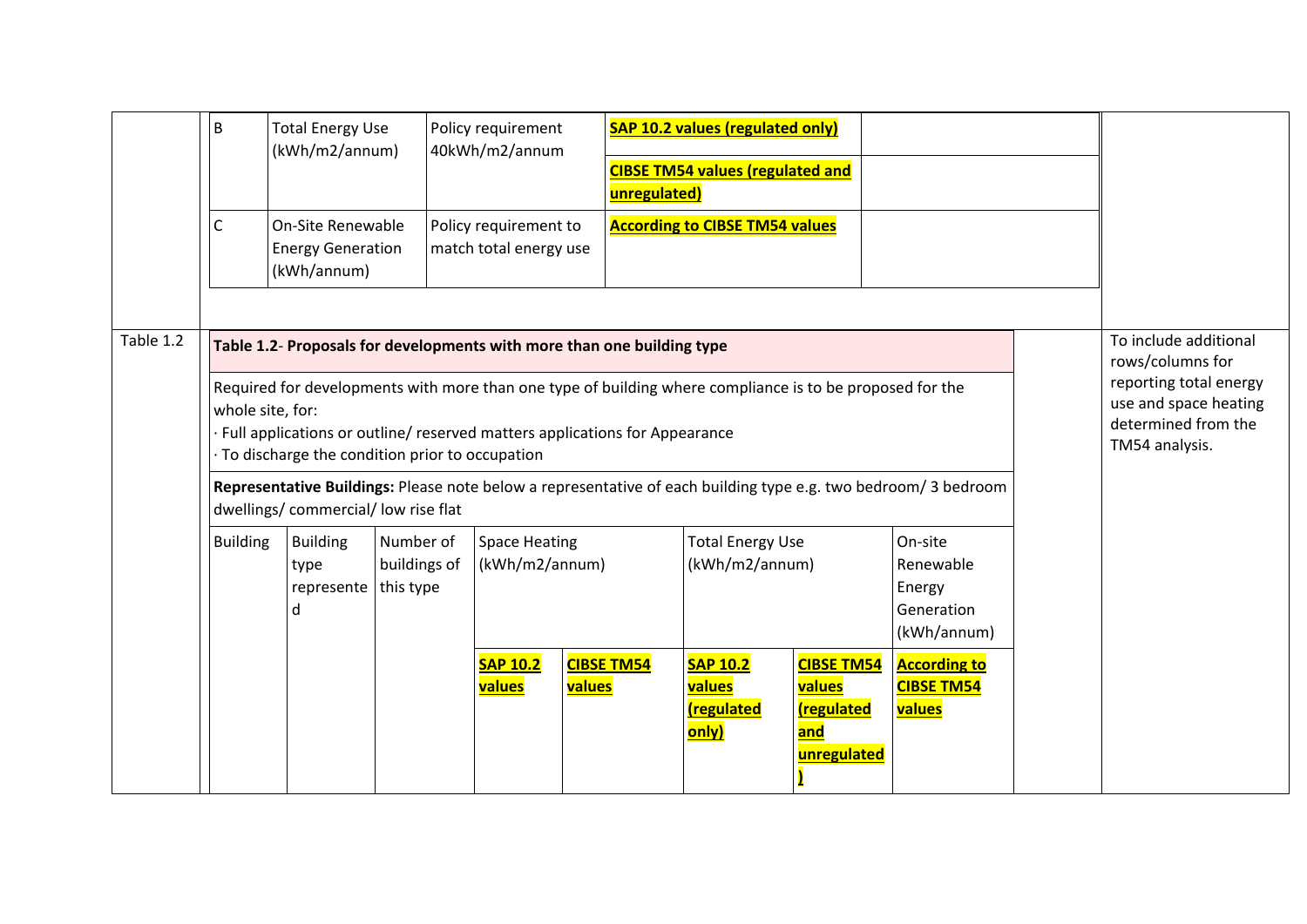|                    | 1. <i>[insert</i><br>text and<br>add rows<br>as<br>needed] |                                           |                                                                                                                  |                                                                                                                                                                                                                                                                                                                         |                                                                            |                                   |  |                                                                                                                                       |
|--------------------|------------------------------------------------------------|-------------------------------------------|------------------------------------------------------------------------------------------------------------------|-------------------------------------------------------------------------------------------------------------------------------------------------------------------------------------------------------------------------------------------------------------------------------------------------------------------------|----------------------------------------------------------------------------|-----------------------------------|--|---------------------------------------------------------------------------------------------------------------------------------------|
| After para<br>4.10 |                                                            |                                           |                                                                                                                  | 4.11. Energy modelling for this development type is required to be completed using the CIBSE TM54 methodology to provide<br>values for space heating and total energy use (regulated and unregulated). Please see page 10 for supplementary<br>information. Tables 2.1 and 2.2 are the relevant tables to be completed. |                                                                            |                                   |  | To provide guidance on<br>a CIBSE TM54 analysis,<br>which provides<br>information on<br>unregulated energy.                           |
| Table 2.1          |                                                            |                                           | Table 2.1- Major new build residential properties, policy SCR6<br>To discharge the condition prior to occupation | · Full applications or outline/ reserved matters applications for Appearance                                                                                                                                                                                                                                            |                                                                            |                                   |  | To include additional<br>rows/columns for<br>reporting total energy<br>use and space heating<br>determined from the<br>TM54 analysis. |
|                    | Please tick:                                               | this has been calculated.                 |                                                                                                                  | $\Box$ The proposal is for multiple buildings and the table is for site-wide compliance. Table 2.2 has been completed showing how                                                                                                                                                                                       |                                                                            |                                   |  |                                                                                                                                       |
|                    | Α                                                          | <b>Space Heating</b><br>(kWh/m2/annum)    |                                                                                                                  | Policy requirement<br>30kWh/m2/annum                                                                                                                                                                                                                                                                                    | SAP 10.2 values<br><b>CIBSE TM54 values</b>                                |                                   |  |                                                                                                                                       |
|                    | B                                                          | <b>Total Energy Use</b><br>(kWh/m2/annum) |                                                                                                                  | Policy requirement<br>40kWh/m2/annum                                                                                                                                                                                                                                                                                    | only)<br><b>CIBSE TM54 values</b><br><b>(regulated and</b><br>unregulated) | <b>SAP 10.2 values (regulated</b> |  |                                                                                                                                       |